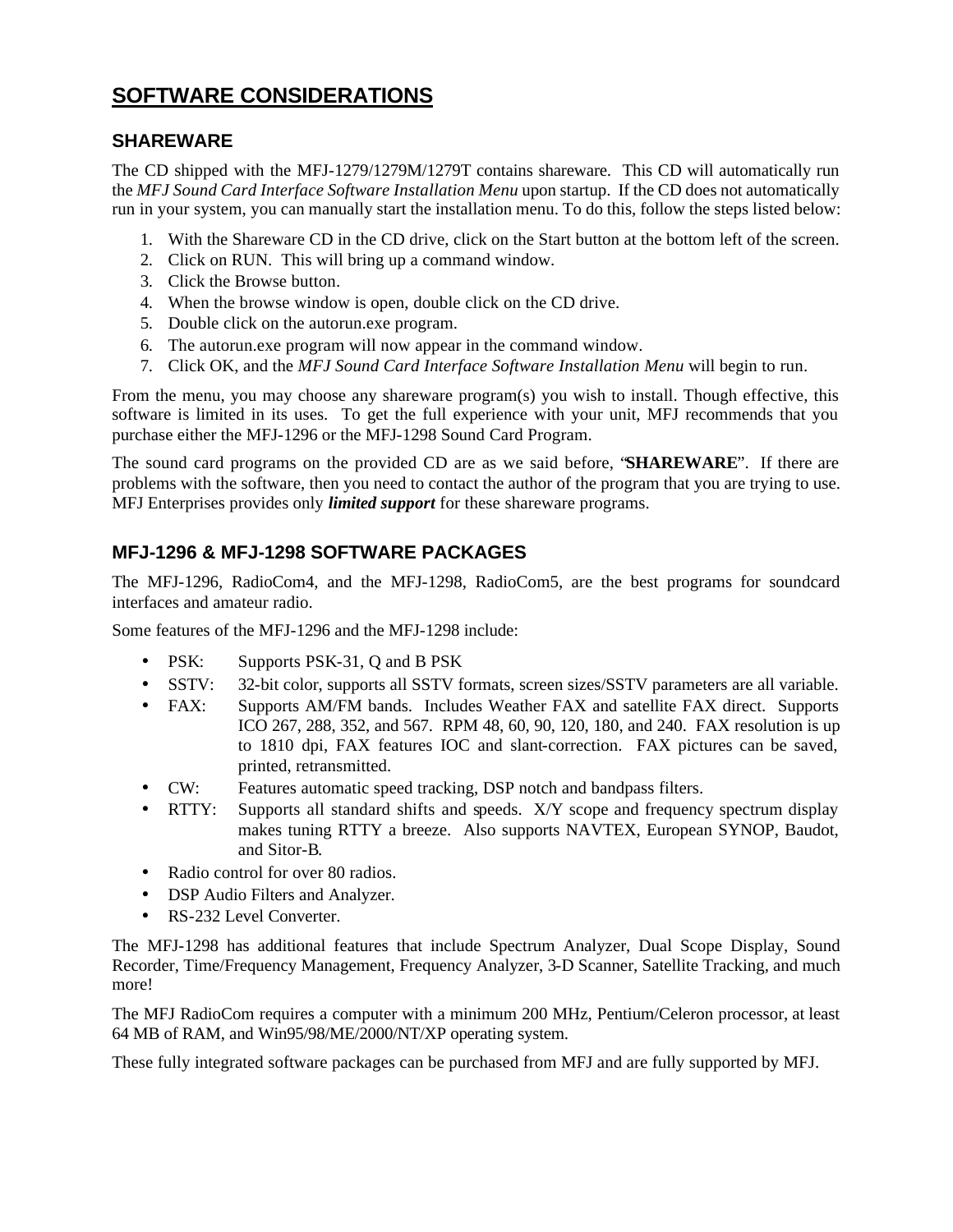# **TABLE OF CONTENTS**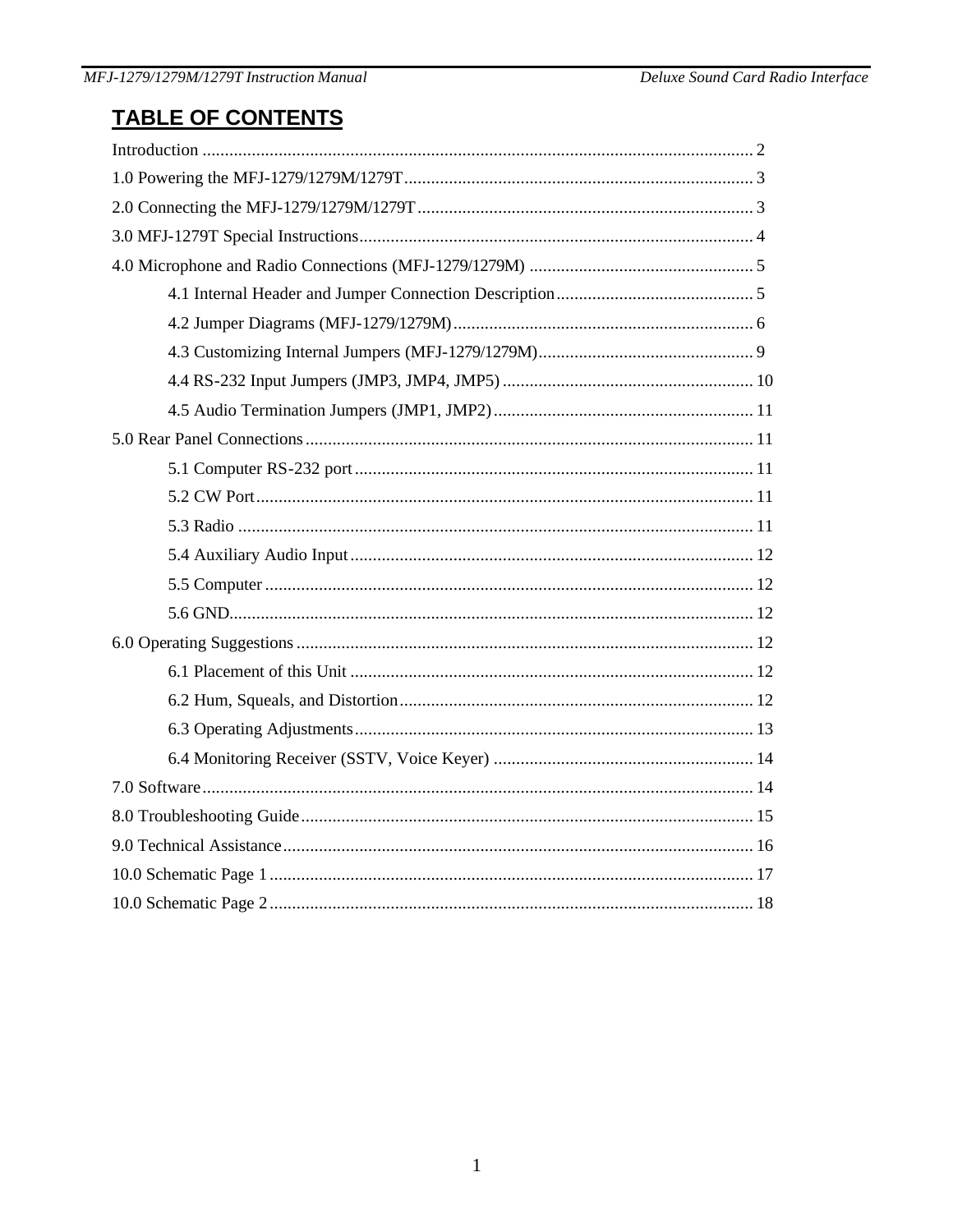## **INTRODUCTION**

Thank you for purchasing the MFJ-1279/1279M/1279T *Deluxe Sound Card Radio Interface*. The MFJ-1279/1279M1279T was designed for use in all sound card to radio applications. Great care was taken to make sure hum, noise, and distortion are minimized or eliminated, insuring the best possible signal from your equipment.

Before attempting to use the MFJ-1279T, please read section 3.0. Before attempting to use the MFJ-1279/1279M, please read section 4.0. This section contains important information about interfacing the MFJ-1279/1279M with your transceiver. We will start with a brief introduction into the special features that make your *Deluxe Sound Card Radio Interface* an important addition to any Amateur station with a computer.

### **MFJ-1279/1279M/1279T Features:**

**Computer RS-232 Port:** This port allows the computer to control the push-to-talk of your radio and the microphone push-to-talk switch to override and/or interrupt your computer's transmission.

**CW Output:** Allows direct computer keying of radios operating in CW or FSK operation.

**Microphone/Radio plug-in jumpers:** Internal jumpers program microphone wiring for any brand or model of radio with the appropriate 8-pin connector. There is no need to solder tiny plugs and wires or purchase adapters.

**PTT Message Interrupt/Stop:** Microphone PTT (push-to-talk) switch automatically halts outgoing messages when using software that allows external com-port interrupts. Even if software does not allow interrupts, you can still hold the microphone PTT to stop digital transmissions and transmit microphone audio.

**Footswitch:** A footswitch can be used for PTT when VOX is not used.

**Radio/Speaker-Computer/Speaker switching:** Transfers audio lines with a touch of the **ON/BYPASS** switch. No need to move cables every time you change use of the computer or radio. NOTE: Requires use of an external speaker for radio.

**Off-Air Recording:** Capture signals from your receiver's audio jack for review or replay, or use with spectrum analyzer programs.

**RFI Proof Circuitry:** RF suppression and line isolation virtually eliminates RF feedback, hum, and distortion. Multiple isolation transformers prevent audio ground loops when receiving or transmitting.

Level controls: Two level controls, one for transmitter drive and one for receiver-to-sound card drive level. No need to adjust microphone gain or sound card level settings every time modes are changed.

**Stereo or Mono Audio input:** A front-panel switch allows left, right, or both sound card audio output channels to drive transmitter.

**Headphones:** A front-panel standard ¼" phone jack allows use of headphones and automatically disables the external radio speaker.

**Rugged Construction:** A solid all-aluminum cabinet and sturdy surface-mount construction gives the MFJ-1279/1279M/1279T mechanical and electrical durability.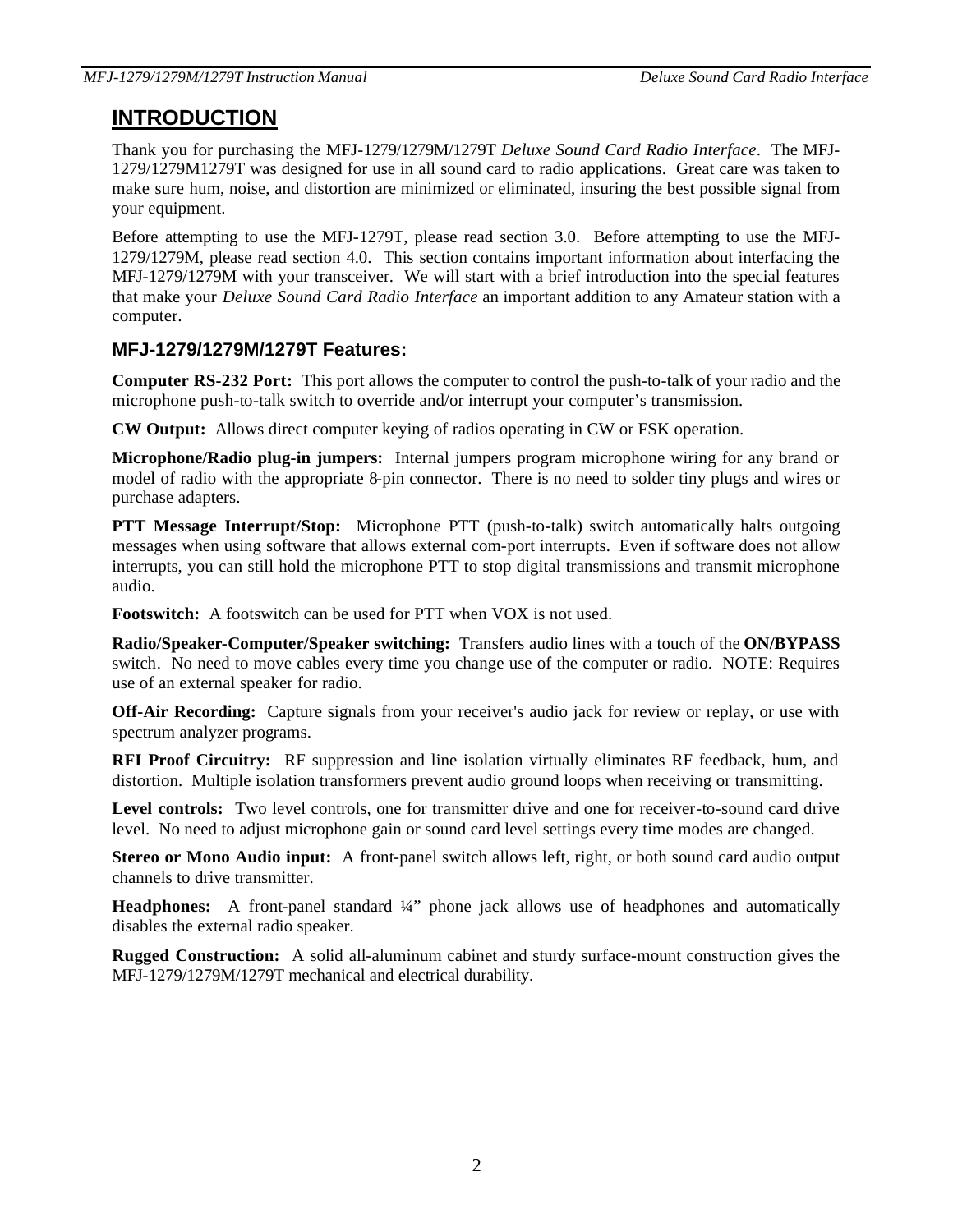# **1.0 POWERING THE MFJ-1279/1279M/1279T**

**External Power:** Power the MFJ-1279/1279M/1279T with any well-filtered power source capable of supplying 12-15 Vdc at 100 mA. The minimum operating voltage is 10 Vdc.

The Sound Card Radio Interface external power jack accepts a standard 2.1mm coaxial power plug. *The power plug's center pin must be positive*  $(+)$  *and ground-isolated.* The outer shell is negative  $(-)$  and may be grounded or floated at the supply. When connecting to a high current supply (more than one ampere), we strongly recommend fuse protecting both positive and negative supply leads with ½ ampere to 1 ampere fast-blow fuses.



#### **WARNING: Never insert the power plug with power applied—an accidental short from (+) to chassis ground may result. Also, never allow the MFJ-1279/1279M/1279T supply voltage to exceed 16 Vdc. Connections to high current power sources must be fuse protected!**

**MFJ-1312D Power Supply:** The MFJ-1312D wall adapter is also suitable for powering your Sound Card Radio Interface. It comes with the correct 2.1mm power plug installed, and is available directly from MFJ Enterprises, Inc. or through your local MFJ dealer.

# **2.0 CONNECTING THE MFJ-1279/1279M/1279T**

### **FRONT PANEL:**

| <b>HEADPHONES</b>  | Accepts a standard 1/4" monaural or stereo plug for headphones.<br>Inserting plug automatically disables the radio's external speaker                      |  |  |  |  |
|--------------------|------------------------------------------------------------------------------------------------------------------------------------------------------------|--|--|--|--|
| <b>MICROPHONE</b>  | Accepts standard 8-pin microphone plug (8-pin modular for the<br>MFJ-1279M) (4-pin for the MFJ-1279T)                                                      |  |  |  |  |
| <b>INPUT</b>       | Selects left, both, or right sound card audio channels to drive<br>transmitter                                                                             |  |  |  |  |
| <b>MANUAL/VOX</b>  | Selects PTT control from COM port or transmitter VOX operation                                                                                             |  |  |  |  |
| <b>MONITOR/OFF</b> | Allows the user to hear signals through the radio speakers or<br>headphones while audio is simultaneously routed through the<br>Sound Card Radio Interface |  |  |  |  |
| <b>ON/BYPASS</b>   | Selects computer audio and control (ON) or independent operation<br>of computer and radio (BYPASS)                                                         |  |  |  |  |
| <b>XMIT</b>        | Illuminates when computer transmitting or when ready to transmit<br>(VOX) with audio input                                                                 |  |  |  |  |
| <b>PWR</b>         | Illuminates when MFJ-1279\1279M/1279T power is connected<br>and unit is ON                                                                                 |  |  |  |  |
| <b>FOOTSWITCH</b>  | Accepts standard 1/4" mono plug allowing footswitch control of<br>PTT when VOX is not used.                                                                |  |  |  |  |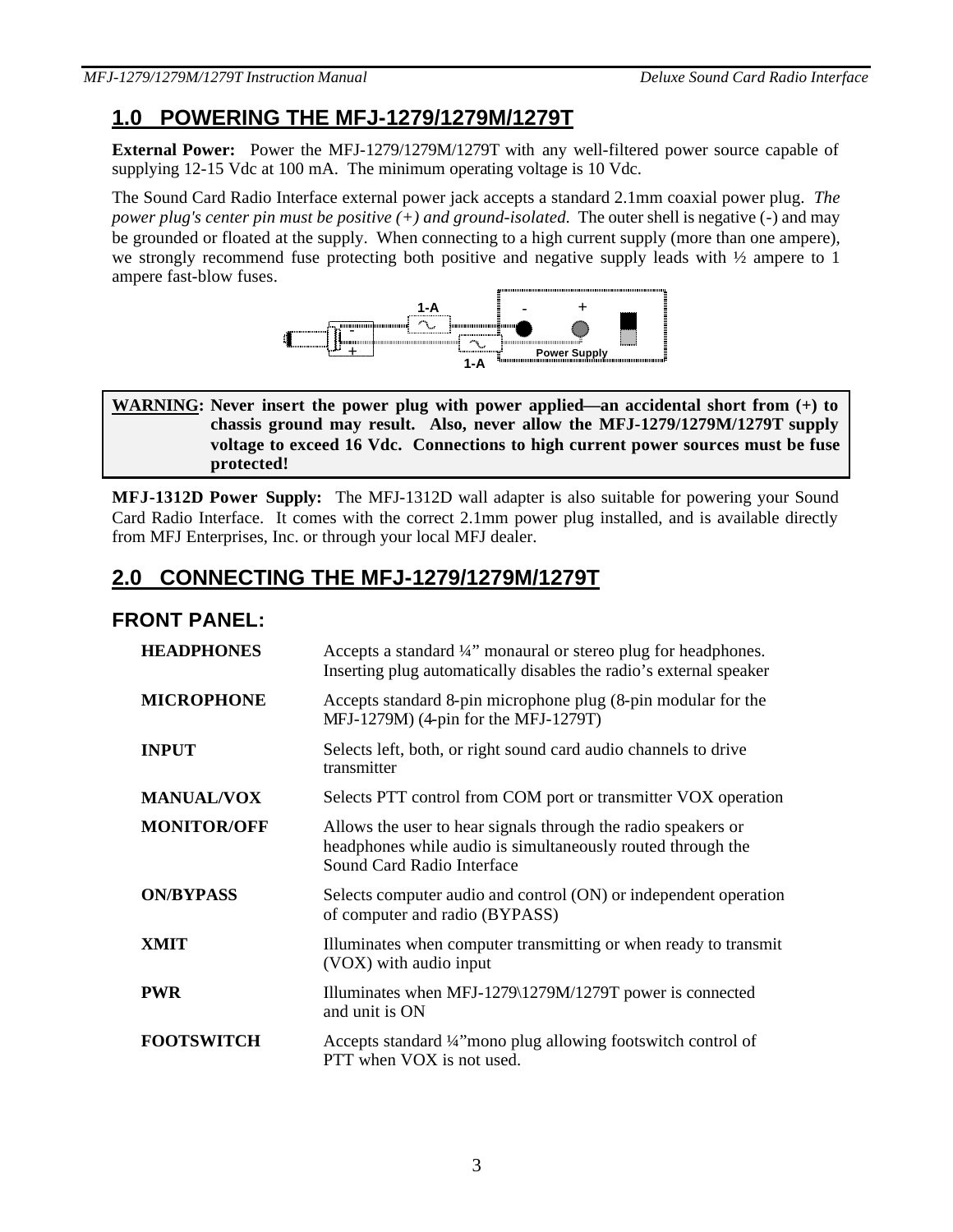### **REAR PANEL:**

| <b>POWER</b>                     | Requires 12-15 Vdc @ 100mA (16 volt absolute maximum) |
|----------------------------------|-------------------------------------------------------|
| <b>COMPUTER</b><br><b>RS-232</b> | DB-9 female serial (COM port) connection              |
| <b>CW OUTPUT</b>                 | RCA phono jack connects to the KEY jack of radio      |

### **RADIO**

| <b>TO EXT SPKR</b>     | 3.5mm mono jack connects to station loudspeaker or other audio<br>accessories normally connected to radio speaker jack                                            |
|------------------------|-------------------------------------------------------------------------------------------------------------------------------------------------------------------|
| <b>FROM AUDIO OUT</b>  | 3.5mm mono jack connects to external speaker output of radio                                                                                                      |
| <b>AUX AUDIO INPUT</b> | 3.5mm stereo jack for connections to an external audio device<br>(audio routed directly to computer's sound card input when MFJ-<br>1279/1279M/1279T is bypassed) |

### **COMPUTER**

| <b>TO SOUND CARD</b><br><b>AUDIO IN</b>    | 3.5mm stereo jack connects to computer sound card input    |
|--------------------------------------------|------------------------------------------------------------|
| <b>TO EXT SPKR</b>                         | 3.5mm stereo jack connects to computer speaker             |
| <b>FROM SOUND</b><br><b>CARD AUDIO OUT</b> | 3.5mm stereo jack connects to computer sound card output   |
| <b>GROUND</b>                              | Ground terminal to station's ground buss (see section 5.6) |

# **3.0 MFJ-1279T SPECIAL INSTRUCTIONS**

The MFJ-1279T is a special interface unit modified for use with Ten-Tec and other radios using four-pin microphone connectors. Most four-pin connector systems use the microphone shield as a ground return for push-to-talk lines.

Use of audio shields as a control or PTT grounds causes audio systems to be much more susceptible to ground loop hum and noise, that is why most modern radios maintain separate PTT and audio ground leads. When using a common audio and PTT ground, we must be much more careful with external connections.

Please follow these basic system guidelines:

- 1.) Always ground the rear cabinet ground lug of the MFJ-1279T directly to the radio's rear- chassis ground. This will allow control signals and any undesired hum or noise to flow through the rear panel chassis ground connection and reduce hum and noise in the audio connections.
- 2.) Never make any ground connection at HD1 in the MFJ-1279T. This will force any control system grounds to use the rear panel chassis ground connections, keeping the microphone shield clear of any unwanted hum and noise.
- 3.) Always connect the computer and radio AC power cords to the same outlet or outlet strip. This will minimize voltage differences between the computer and radio chassis, reducing unwanted ground loop currents.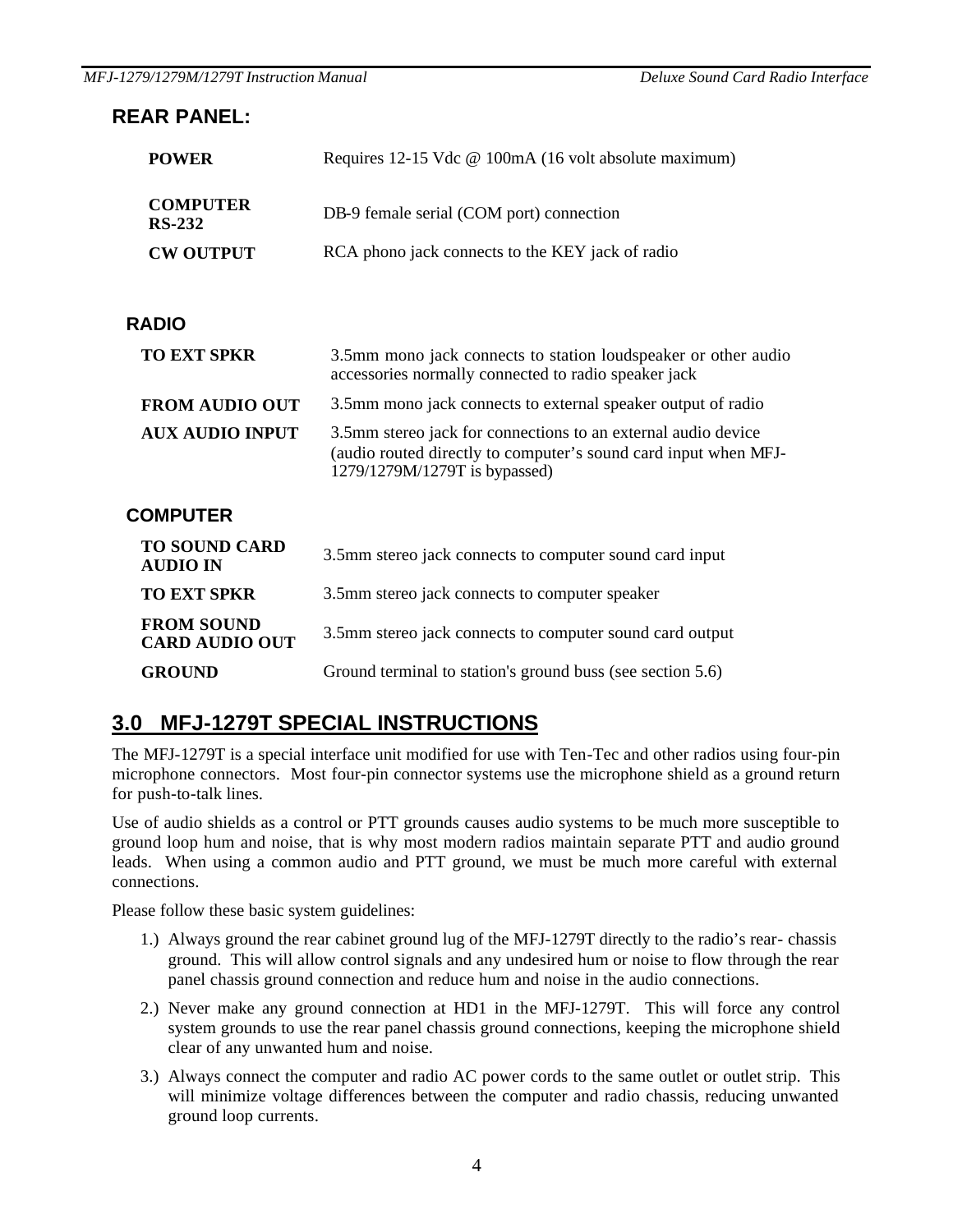- 4.) Locate the MFJ-1279T near the radio. This will allow use of shorter ground connections and shorter microphone cords, reducing the resistance of the audio system shields.
- 5.) Ground the computer to the station ground buss if possible. This will ensure computer cabinets and radio cabinets are all at the same potential, and reduce unwanted hum and noise.

#### **Ten-Tec**

#### **and**

#### **KENWOOD 4-Pin Microphone Setup: TS-120S, 130S, 180S, 511S, 520S, 530, 600, 700 TS-820, 830, TR-7200A, 7400A, 7500**



This diagram may cover some other radios in the KENWOOD product line with 4-pin round microphone jack.

If there are any Questions concerning the information provided, please refer to your RADIO NSTRUCTION MANUAL.

MFJ is neither liable nor responsible for any mistakes or errors in the information provided.

Receive Audio is taken from the External Speaker output or some other speaker level audio source.

#### **Special Notes for Ten-Tec Radios:**

When using Ten-Tec radios, avoid using the station's 13.8-volt dc power source to power the MFJ-1275T Sound Card Interface. Always use the MFJ-1312D, or equivalent power adaptor!

# **4.0 MICROPHONE AND RADIO CONNECTIONS (MFJ-1279/1279M)**

Different manufacturers and different radios may wire the same style connectors differently. The MFJ-1279 and MFJ-1279M have internal headers that use small moveable jumpers. The MFJ-1279 uses common round 8-pin microphone connectors found on most transceivers. The MFJ-1279M comes with a modular microphone jack (like telephones might use). The MFJ-1279T uses a round 4-pin for Ten-Tec.

Internal jumpers are used to program connections for any radio that connects to the prewired connectors. This feature eliminates the need for soldering jacks or purchasing adapter cables. **The MFJ-1279/1279M must be configured using the internal jumpers before use** (see section 4.1 and 4.2).

The microphone/radio setup procedure requires a few minutes of time. Before you start, you will need the manual of your radio readily available.

## **4.1 INTERNAL HEADER AND JUMPER CONNECTION DESCRIPTION**

**This section is for the MFJ-1279 and MFJ-1279M only.** If you have a MFJ-1279T be sure to read section 3.0. The jumpers in this unit are grouped by connection type, with all eight microphone pins in a row. The connection blocks are:

**HD1** Chassis ground

**HD2** Audio ground (*NOT* the same as *chassis* ground)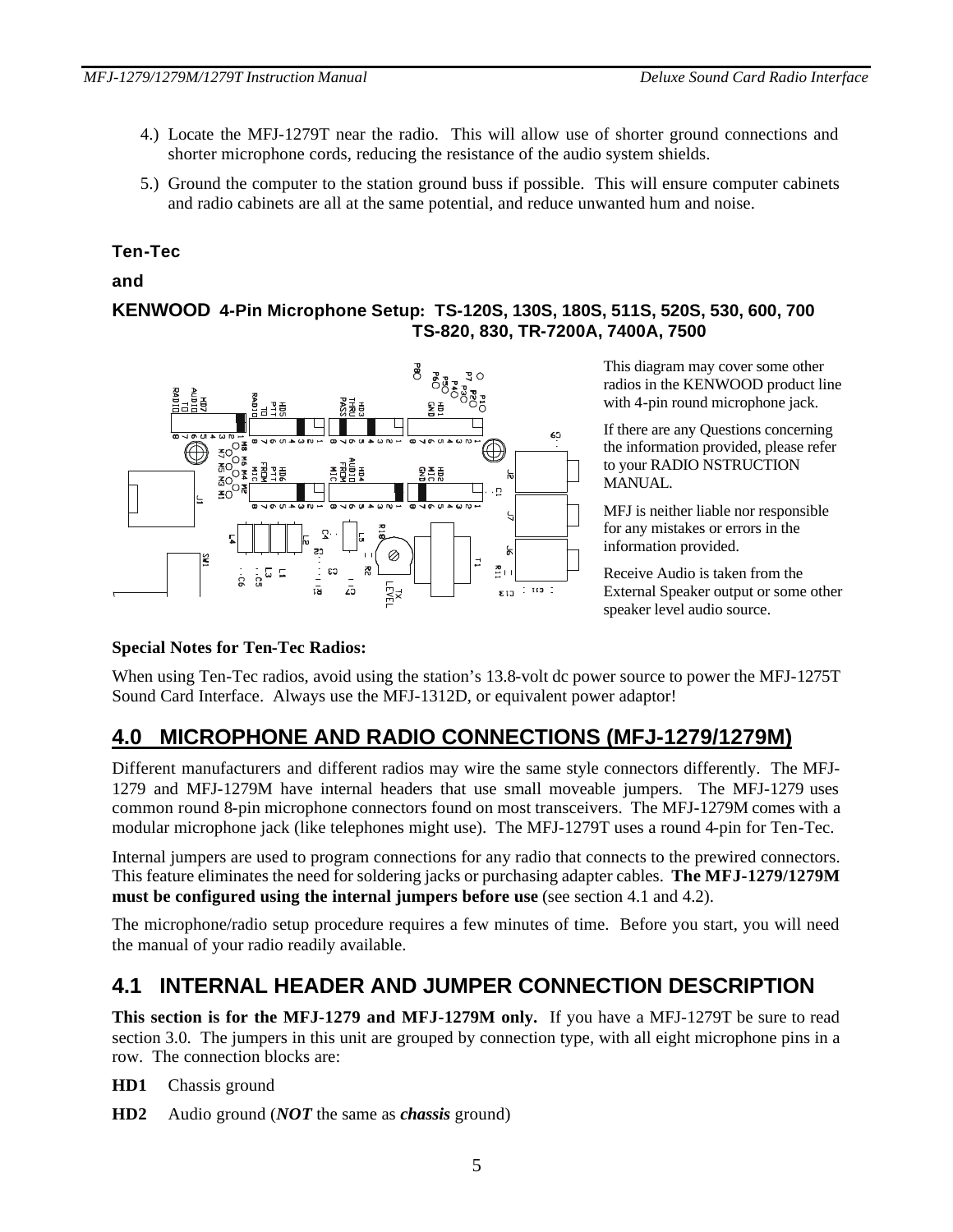- **HD3** Pass through, jumper all connections except microphone audio (HD4, HD7) and push-to-talk lines (HD5, HD6)
- **HD4** Audio from microphone
- **HD5** PTT line to radio
- **HD6** PTT from microphone
- **HD7** Microphone audio output to radio

There are eight rows of jumpers (16 pins) in each header. Each pin, starting from the rear of the unit, represents pins one through eight of the microphone connectors.

**HD1-** This header allows connections to *chassis ground***. The chassis ground is normally** *not*  **connected to any audio ground, except in the radio itself.** It is normally used only for control connections, like PTT or "up-down" button grounds.

**Note:** If chassis ground connects to microphone audio grounds outside the radio, low-level audio hum or distortion may appear on the transmitted signal.

**HD2-** This header connects to the *microphone audio* ground. The pin selected here should match the microphone *audio* ground lead. This ground is normally *not* connected to any chassis ground.

**Note:** If the audio ground connects to any chassis outside the radio, transmitter audio hum or distortion may occur.

**HD3-** This header provides a straight-through connection. It normally has jumpers in all positions *except* leads used by microphone "hot" audio (HD4, HD7) and push-to-talk lines (HD5, HD6). Microphone *ground* leads (PTT and audio *grounds*) should be jumpered at this header even when jumpered at HD1 or HD2.

**HD4-** This header is for the microphone's hot audio output. This jumper pin should also match the radio's "hot" audio input lead from the microphone. The pin jumpered should match the selection at HD7. This jumper pin number *should not* be connected at HD3.

**HD5-** This header is for the radio's PTT (push-to-talk) lead. This jumper should match the radio's hot PTT lead. The jumper selected here should also match the jumper selection at HD6. This pin number should not have a pass-through connection at HD3.

**HD6-** This header is for the microphone's PTT (push-to-talk) input lead. The jumper should match the microphone's "hot" PTT lead. The pin selected here should also match the selection at HD5 only.

**HD7-** This header is for the hot audio lead to the radio. The jumper setting should match the jumper setting at HD4 only.

### **4. 2 JUMPER DIAGRAMS (MFJ-1279/1279M)**

The Jumper Installation diagrams with this instruction manual will help you in setting up your MFJ-1279/1279M to match your radio. If your radio is not listed with the diagram, it means that we have not verified your radio to use that diagram. You can try to install jumpers as indicated. If that does not work, please refer to the radio manual to identify the MIC pin assignment for you radio, then follow the instructions given in the MFJ-1279/1279M instruction manual to install the jumpers.

Begin by removing the screws from the sides of the cabinet. Lift the cover off. Look from the top rightside view. Observe the groups of pins between the microphone connector and the microphone output wire. Notice the pins start at the back and are labeled 1 through 8 before repeating at the next header group.

If your radio is listed, place jumpers at pins shown in the following diagrams: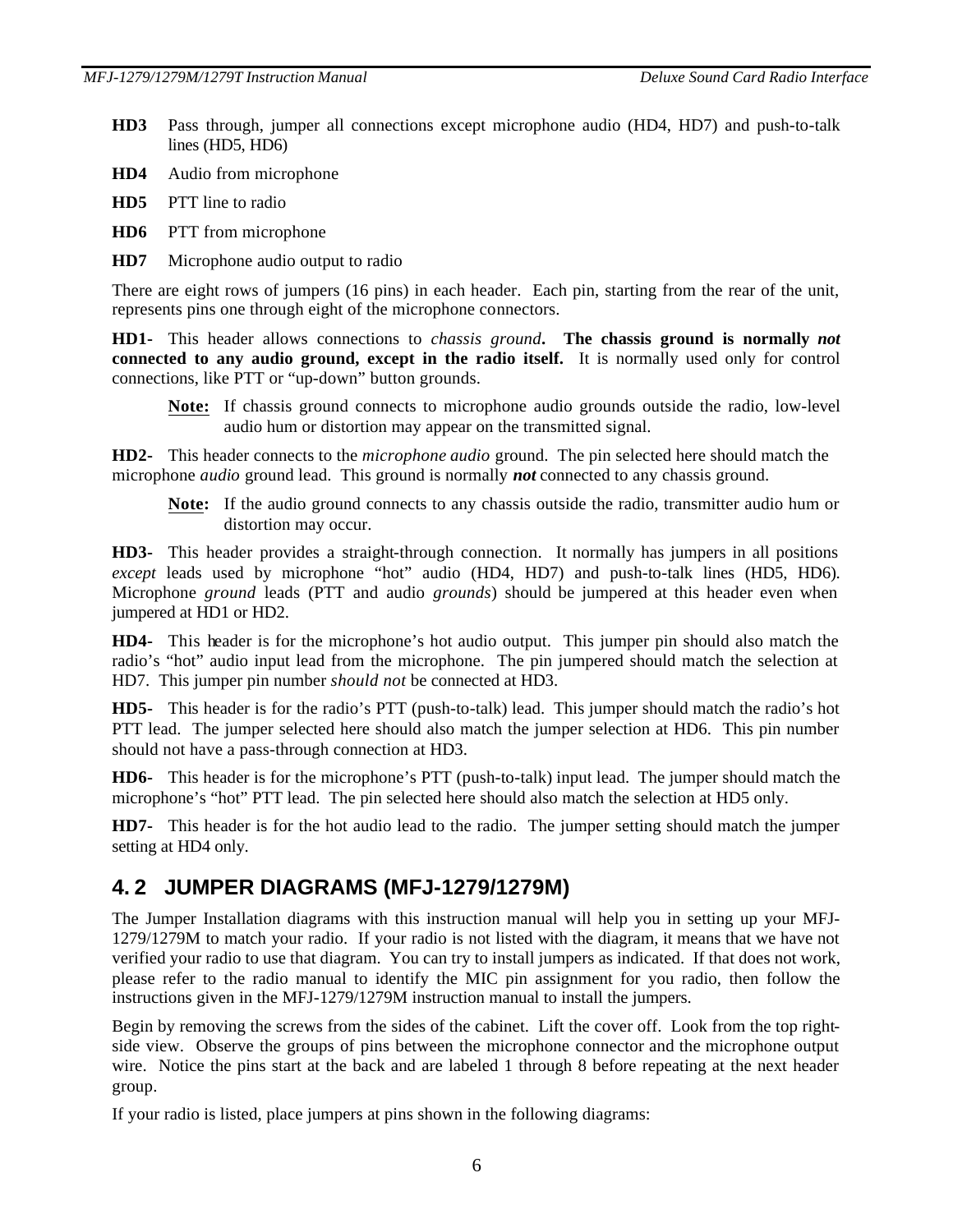### **ICOM 8-Pin Round Microphone Setup:**

**IC-255, 288, 28, 290, 38A, 375, 707, 718, 725, 726, 728, 729, 730, 735, 737, 745, 746, 746PRO, 751 IC-756, 756PRO, 756PROII, 775DSP, 761, 78, 781, 910H**



This diagram may work with other radios in the ICOM product line using the 8-pin round microphone connector.

For radios that are not listed, please refer to your RADIO INSTRUCTION MANUAL and section 4.3 of this manual.

MFJ is neither liable nor responsible for any mistakes or errors in the information provided.

Receive Audio is taken from the External Speaker output or some other speaker level audio source.

### **ICOM 8-Pin Modular Microphone Setup: IC-207H, 2720H, 2800H, 703, 706, 706MKII, 706MKIIG, V8000**



This diagram may work with other radios in the ICOM product line using 8-pin modular microphone connector.

For radios that are not listed, please refer to your RADIO INSTRUCTION MANUAL and section 4.3 of this manual.

MFJ is neither liable nor responsible for any mistakes or errors in the information provided.

Receive Audio is taken from the External Speaker output or some other speaker level audio source.

### **YAESU FT-650, 700, 707, 712, 726, 736, 756, 767, 77, 790II, 840, 890, 990, 1000D Series**



This diagram may work with other radios in the Yaesu product line using 8-pin round microphone connector.

For radios that are not listed, please refer to your RADIO INSTRUCTION MANUAL and section 4.3 of this manual.

 MFJ is neither liable nor responsible for any mistakes or errors in the information provided.

Receive Audio is taken from the External Speaker output or some other speaker level audio source.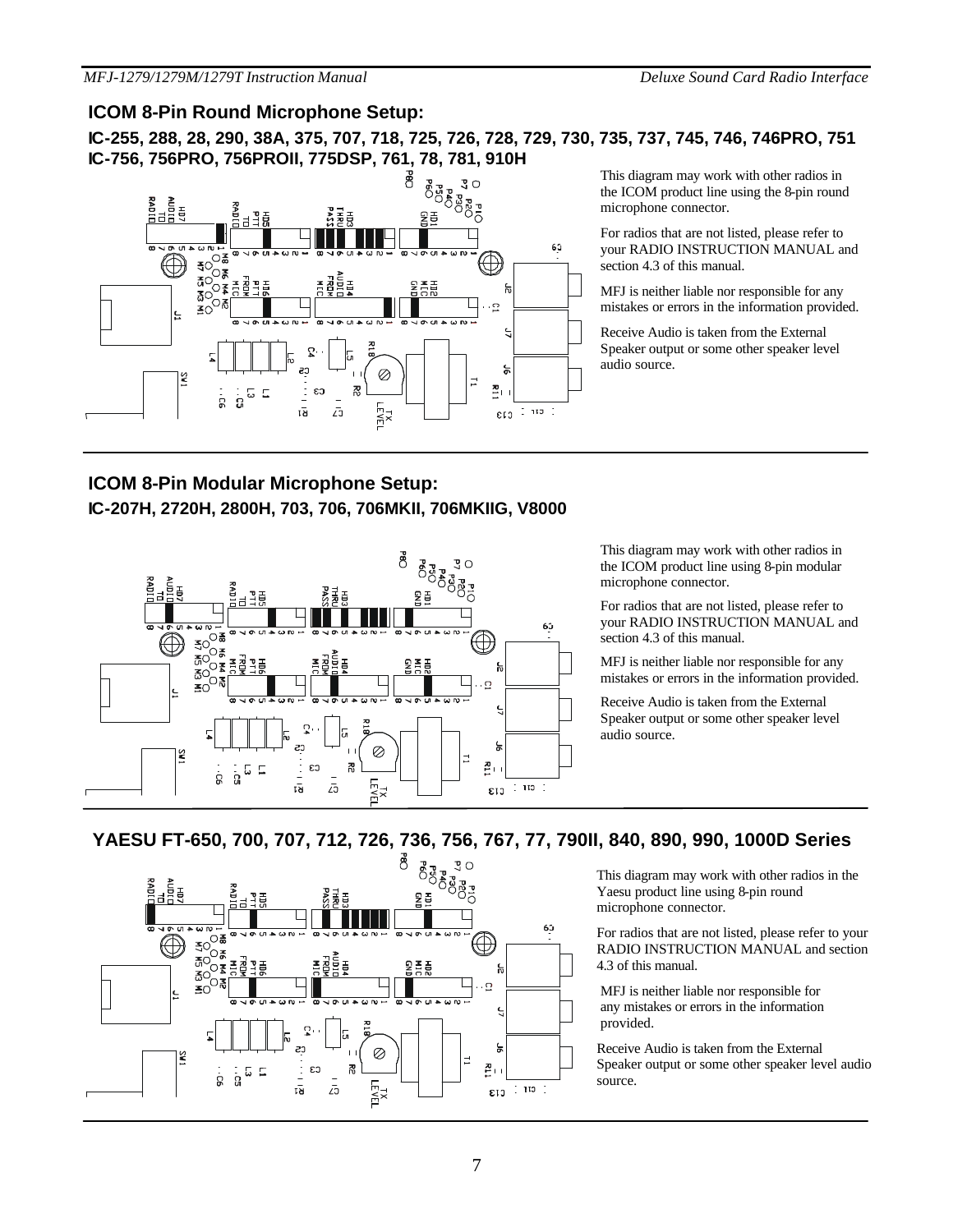#### **YAESU 8-Pin Modular Microphone Setup:**

#### **FT-817**



This diagram may cover the radios in the Yaesu product line using the 8-pin modular microphone connectors.

For radios that are not listed, please refer to your RADIO INSTRUCTION MANUAL and section 4.3 of this manual.

MFJ is neither liable nor responsible for any mistakes or errors in the information provided.

Receive Audio is taken form the External Speaker output or some other speaker level audio source.

#### **KENWOOD 8-Pin Round Microphone Setup:**

**TS-50, 140, 430, 440, 450, 570, 660, 670, 680, 690, 701, 711, 780, 811, 850, 870, 930, 940, 950 TR-50, 751, 851, 3200, TM-201A, 201B, 211, 221, 231, 241, 321, 331, 401A, 401B, 421, 431, 441, 521, 531, 541, 621, 631, 701, 721, 731, 2530, 2550, 2570, TW-4000, 4100**



This diagram may cover other radios in the Kenwood product line using the 8-pin round microphone connector.

For radios that are not listed, please refer to your RADIO INSTRUCTION MANUAL and section 4.3 of this manual.

MFJ is neither liable nor responsible for any mistakes or errors in the information provided.

Receive Audio is taken from the External Speaker output or some other speaker level audio source.

#### **KENWOOD 8-Pin Modular Microphone Setup:**

**TM-251, 255, 261, 451, 461, 641, 642, 732, 733, 741, 742, 941, 942, G707, V7A**



This diagram may cover other radios in the Kenwood product line using the 8-pin modular microphone connector.

If there are any Questions concerning the information provided, please refer to your RADIO INSTRUCTION MANUAL.

MFJ is neither liable nor responsible for any mistakes or errors in the information provided.

Receive Audio is taken from the External Speaker output or some other speaker level audio source.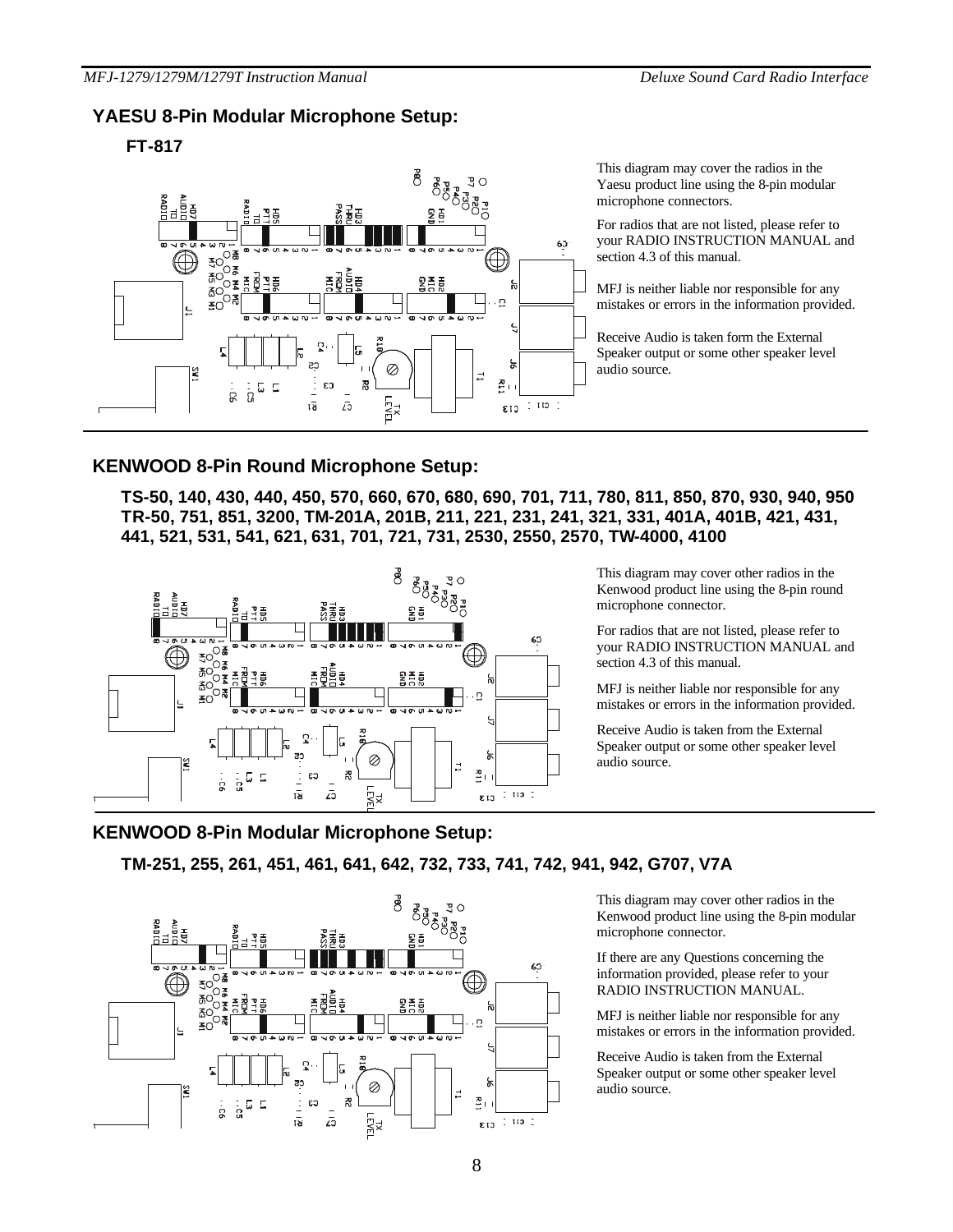# **4.3 CUSTOMIZING INTERNAL JUMPERS (MFJ-1279/1279M)**

**The section is for the MFJ-1279 and MFJ-1279M only.** If your radio is not listed above, you can create a custom jumper position table.

Begin by removing the screws from the sides of the cabinet. Lift the cover off. Look from the front view and notice the group of pins and black jumpers on the left side behind the microphone connector and in front of the microphone output wire. Notice the pins start at the rear and are labeled 1 through 8 before repeating at the next header group.

Fill in a custom table like the following:

| Pin            | HD1 gnd | HD <sub>2</sub> gnd | HD3 pass | HD4 aud    | HD5 PTT | HD6 PTT    | HD7 aud |
|----------------|---------|---------------------|----------|------------|---------|------------|---------|
|                | for PTT | for MIC             |          | <b>MIC</b> | Radio   | <b>MIC</b> | Radio   |
|                |         |                     | X        |            |         |            |         |
| 2              |         |                     | X        |            |         |            |         |
| 3              |         |                     | X        |            |         |            |         |
| $\overline{4}$ |         |                     | X        |            |         |            |         |
| 5              | X       |                     | X        |            |         |            |         |
| 6              |         |                     |          |            | X       | X          |         |
|                |         | X                   | X        |            |         |            |         |
| 8              |         |                     |          | X          |         |            | X       |

**Table 1. Yaesu FT-1000 series**

To make a jumper table for an unlisted radio, you must look at the radio manual. Find the page that shows the microphone wiring. This is a sample of a Yaesu-style wiring diagram that was used above:



**Yaesu Mic Jack Pin-out, Front View**

If you compare table 1 to this connector diagram, you will see how it is laid out. Notice an "X" was placed at the appropriate PTT and MIC pins according to the rules below.

Look at the microphone-wiring diagram in your radio manual, fill in a table, and connect the leads as we have done in our example. We have provided a blank chart below for you to fill in.

- **1.) Header 4 and 7 should copy each other, and use the same jumper pin number for the center MIC wire.**
- **2.) Header 5 and 6 also jointly share the same pin numbers as the PTT pin.**
- **3.) The MIC GND, HD2, should connect to the same pin as the outer MIC lead and only that pin.**
- **4.) The GND, HD1, should connect to the PTT ground pin.**
- **5.) Be sure to place a pass-through connection jumper on every lead EXCEPT numbers used on HD 4, 7, 5, and 6.**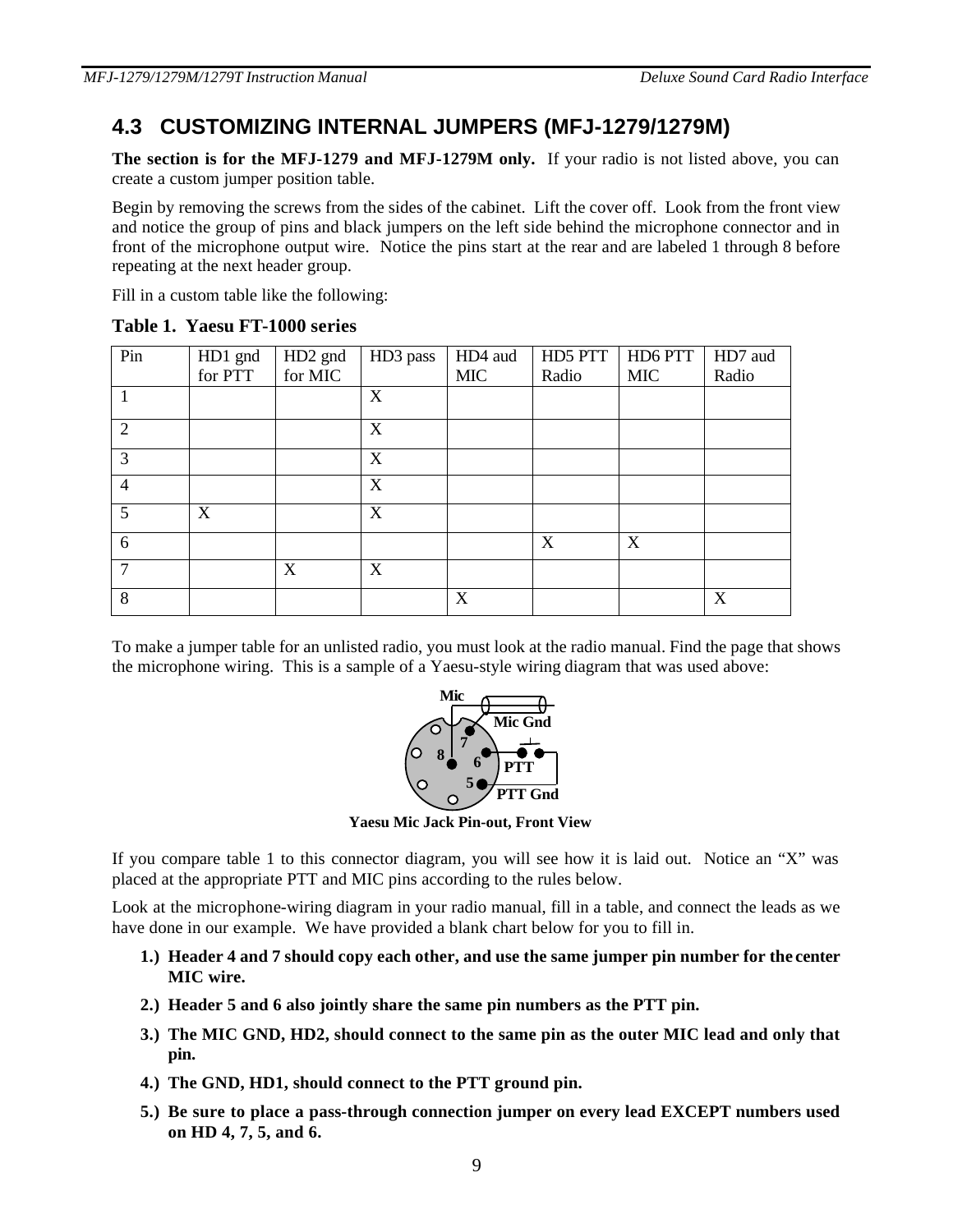The following blank table is for your personal use. Use your radio's manual to complete the table. This will assist you in properly setting the jumpers for your radio.

**Remember!!! Use the following wiring chart rules:**

- **1.) Never ground the microphone audio ground to the chassis ground!**
- **2.) HD4 and HD7 are always the same jumper slot number**
- **3.) HD5 and HD6 are always the same jumper slot number**
- **4.) HD3 always has a jumper except where HD4 through HD7 are jumpered!**

| Pin            | HD1 gnd | HD <sub>2</sub> gnd | HD3 pass | HD4 aud    | HD5 PTT | HD6 PTT    | HD7 aud |
|----------------|---------|---------------------|----------|------------|---------|------------|---------|
|                | for PTT | for MIC             |          | <b>MIC</b> | Radio   | <b>MIC</b> | Radio   |
|                |         |                     |          |            |         |            |         |
| 2              |         |                     |          |            |         |            |         |
| 3              |         |                     |          |            |         |            |         |
| $\overline{4}$ |         |                     |          |            |         |            |         |
| 5              |         |                     |          |            |         |            |         |
| 6              |         |                     |          |            |         |            |         |
| 7              |         |                     |          |            |         |            |         |
| 8              |         |                     |          |            |         |            |         |

# **4.4 RS-232 INPUT JUMPERS (JMP3, JMP4, JMP5)**

There are three headers and near three LED's in the right rear area (viewed from front panel area) of the circuit board, near the RS-232 computer connection. Each LED will light when the computer sends a control signal on the COM port for each LED. From left to right, the LED's are for the RTS, TXD, and DTR lines. From left to right, each header in front of the LED's is for RTS, TXD, and DTR signals.

With or without jumpers installed, if you transmit with software, you will see one or more LED's light. This tells you the computer is sending a good control signal, and it tells you what line is carrying the signal.

Installing a jumper towards the two pins (pins 1 and 2) near each LED, will activate the CW OUTPUT from the selected LED. Installing a jumper towards the front panel (pins 2 and 3) will activate the PTT (push-to-talk) system from the selected LED.

For example, if you want to send CW, bring up a CW program. Start sending a test text, and look for the flashing LED. Assume it is the middle LED, TXD. Jumper JMP4 should be positioned between pins 1 and 2, and the CW Output will key the radio.

Assume you enable the TX on a PSK program. If you see DTR light (the LED on the far right), you can jumper JMP5 between pins 2 and 3. This will allow the control line to enable the PTT function when DTR is active.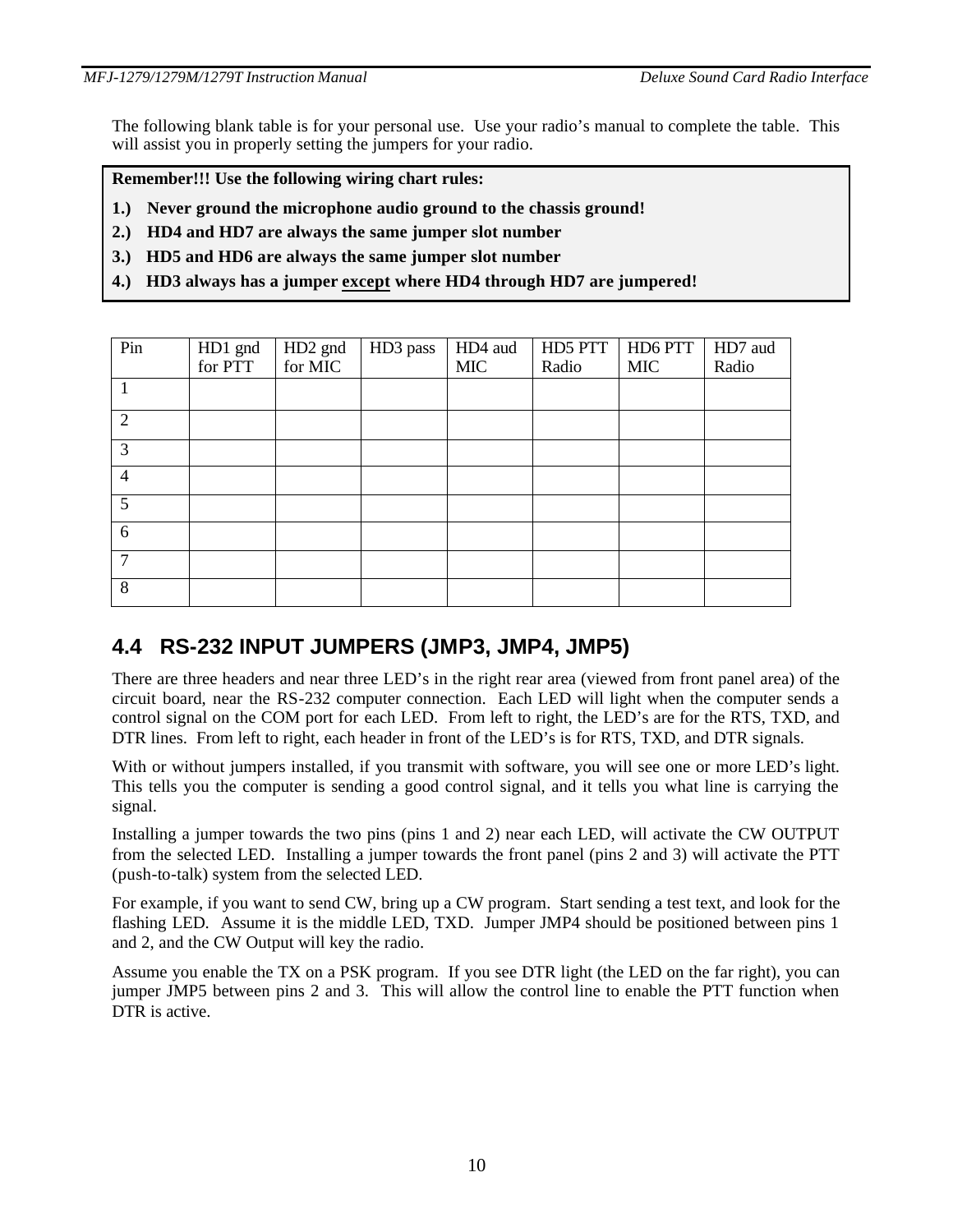# **4.5 AUDIO TERMINATION JUMPERS (JMP1, JMP2)**

JMP1 and JMP2 are located just behind the MAN/VOX switch. JMP1 and JMP2 connect a 10-ohm load resistor across the computer sound card output to simulate a speaker load. While a load is normally not necessary, it may be needed if the sound card has excessive output level or is unstable without a load.

Remember installing these jumpers will reduce sound card level when transmitting but it may, at times, reduce distortion and noise. It will not affect any other function.

# **5.0 REAR PANEL CONNECTIONS**

The rear panel has one power jack, one RS-232 port, one CW output jack, six audio jacks, and a ground. The use of each connection is described below.

# **5.1 COMPUTER RS-232 PORT**

The **COMPUTER RS-232** port is a standard female DB-9 connector. It should connect to an active COM port on your computer. This connection allows the computer to watch the PTT line from your microphone, and the computer to control the transmitter PTT line. You must normally enable the COM port you use (normally COM1 or COM2) in the software you are using. Check the help menu of the program for help with COM port settings. See **section 4.4** for configuring RS232 port jumpers.

# **5.2 CW PORT**

The **CW PORT** is a standard RCA phono jack. It should connect to the KEY jack of the radio. This connection allows direct computer keying of your radio in CW or FSK operation. See **section 4.4** for details on configuring the RS-232 port for direct CW keying.

# **5.3 RADIO**

**TO EXT SPKR:** This 3.5mm monaural jack should be wired to the radio's external speaker. This jack connects the radio's external speaker to the radio's speaker output when the front panel **ON/BYPASS** switch is in the "out" or **BYPASS** position. The MFJ-1279/1279M/1279T automatically disconnects the radio's speaker when the **ON/BYPASS** switch is "in" or **ON**, and the **MONITOR** switch is not pushed. The **MONITOR/OFF** switch defeats the speaker switching, and causes the external speaker or headphone jack to remain active when the **MONITOR/OFF** switch is "in" (**MONITOR**).

**FROM AUDIO OUT:** This 3.5mm monaural jack should connect to your radio's external speaker output jack. It connects directly to the radio **"TO EXT SPKR"** jack when the **ON/BYPASS** switch is "out" (**BYPASS**) or when the **MONITOR/OFF** switch is "in" (**MONITOR**).

- 1. If only an *internal* radio speaker is used, you will have to plug, unplug or partially plug this connection at the radio when changing between digital and standard operation. We recommend using an *external* radio speaker to simplify changes between digital and standard operation.
- 2. If you wish to use a radio line-level audio output connection, you can connect the line-level output to this jack. In this case, the **MONITOR/OFF** switch should be placed in the **MONITOR**  position. Otherwise, the radio may not have enough audio drive for the computer when receiving digital transmissions.
	- **Note:** Always operate the receiver at normal listening volume before switching to digital modes. Potentiometer R31 adjusts drive level from the radio receiver to the sound card. R31 is the adjustable potentiometer closest to the right side (front view) of the unit. A hole is provided in the cover so the pot can be adjusted without removing the cover. Use a very small flat-blade screwdriver and be careful to not break the potentiometer!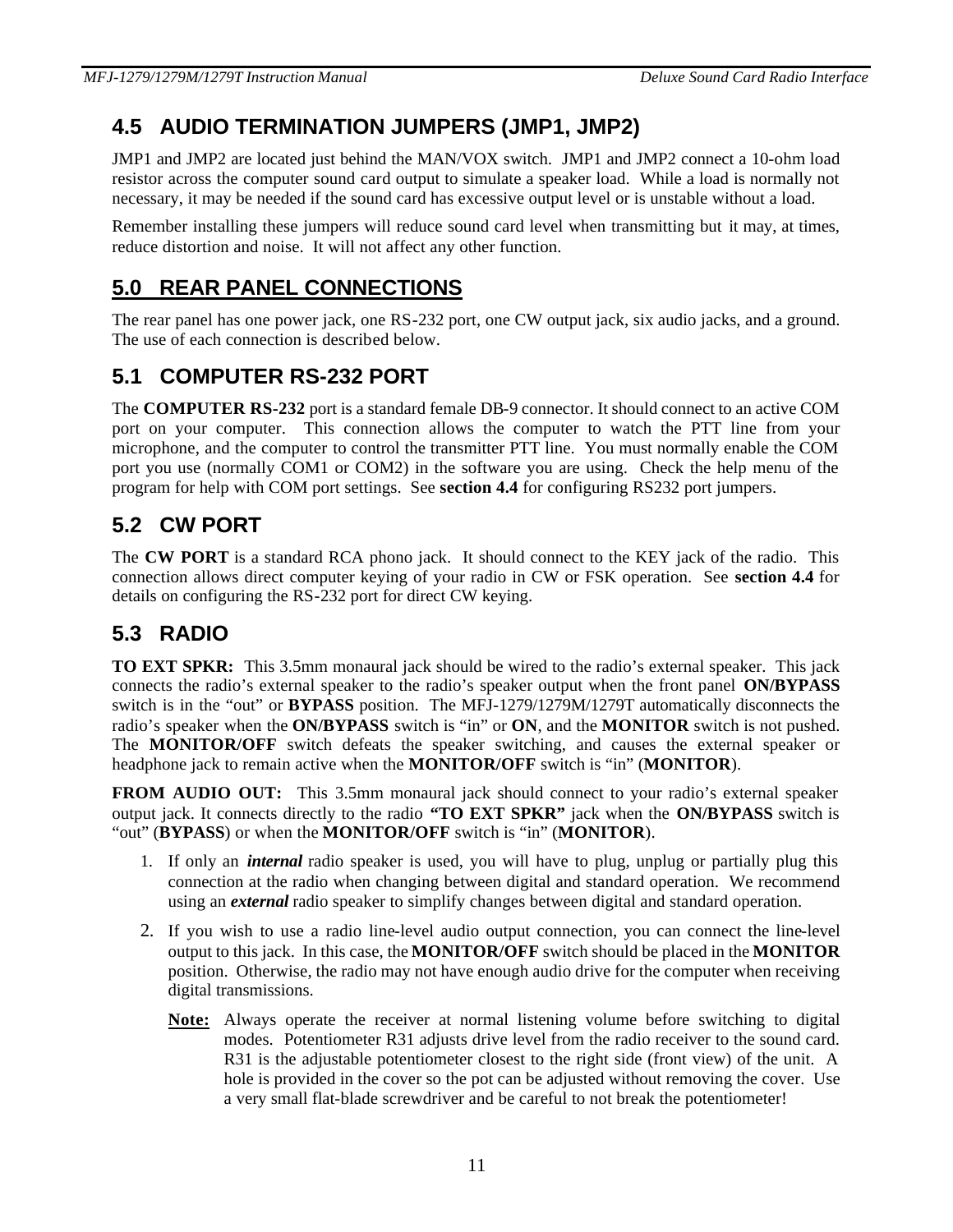# **5.4 AUXILIARY AUDIO INPUT**

The **AUX AUDIO INPUT** is a 3.5mm stereo jack. This jack allows other external audio devices to remain connected to the computer when not using digital modes. When the MFJ-1279/1279M/1279T is "off" (**BYPASS**) the external device will be connected directly to the sound card input. This allows changes in computer use without moving cables and wires.

# **5.5 COMPUTER**

**TO SOUND CARD AUDIO IN:** This 3.5mm stereo jack connects to the sound card audio-input. You can use either the sound card's microphone or the line level input. This jack connects the radio's audio output to the computer's audio input when the **ON/BYPASS** switch is **ON**. This jack connects to the **AUX AUDIO INPUT** when the **ON/BYPASS** switch is "out" (**BYPASS**).

**Note:** If you use the microphone input, you will want to disable any extra gain provided by the sound card. This function is normally available in the "Advanced" menu of sound card "volume control" software.

**TO EXT SPKR:** This 3.5mm stereo jack connects to the computer's external speaker system. This jack is automatically connected to the computer's audio output when the **ON/BYPASS** switch is "out" (**BYPASS**). It is not connected when the **ON/BYPASS** switch is "in" (**ON**), disabling the computer speakers.

**FROM SOUND CARD AUDIO OUT:** This 3.5mm stereo jack connects to the computer's audio output. This jack connects the computer audio output to the radio's microphone input when the **ON/BYPASS** switch is "in" (**ON**). It connects the computer to the "**TO EXT SPKR**" jack and the computer's speaker system when the **ON/BYPASS** switch is "out" (**BYPASS**). *See section 4.5 for termination of computer, if there are problems with squeals or abnormal modulation when the sound card drives the transmitter.*

# **5.6 GND**

A ground connection post has been provided in case your station has RFI problems or audio hum. In most cases, this connection is not necessary. If you notice hum or noise on any audio lines, try connecting this post (with the shortest possible connection) to the ground post on your radio, station ground, or computer.

# **6.0 OPERATING SUGGESTION**

# **6.1 PLACEMENT OF THIS UNIT**

We recommend placing this unit as close to the radio and computer as possible. Do not place this unit within one foot of power transformers, video monitors, or any device that emits strong varying magnetic fields. If you locate this unit near a monitor, the sweep circuits can introduce hum and noise into your signal. If there is a powerline-operated transformer within several inches and if it has flux leakage, 60 cycle hum can be introduced into your equipment.

# **6.2 HUM, SQUEALS, AND DISTORTION**

The MFJ-1279/1279M/1279T is one of the best-designed digital interface products available. It includes multiple isolation transformers for audio lines, independent chassis and signal grounds, RF bypassing, and has no troublesome solid-state components in audio lines. Should a distortion, hum, or feedback problem occur, it almost certainly will be from wiring or operational errors external to the MFJ-1279/1279M/1279T.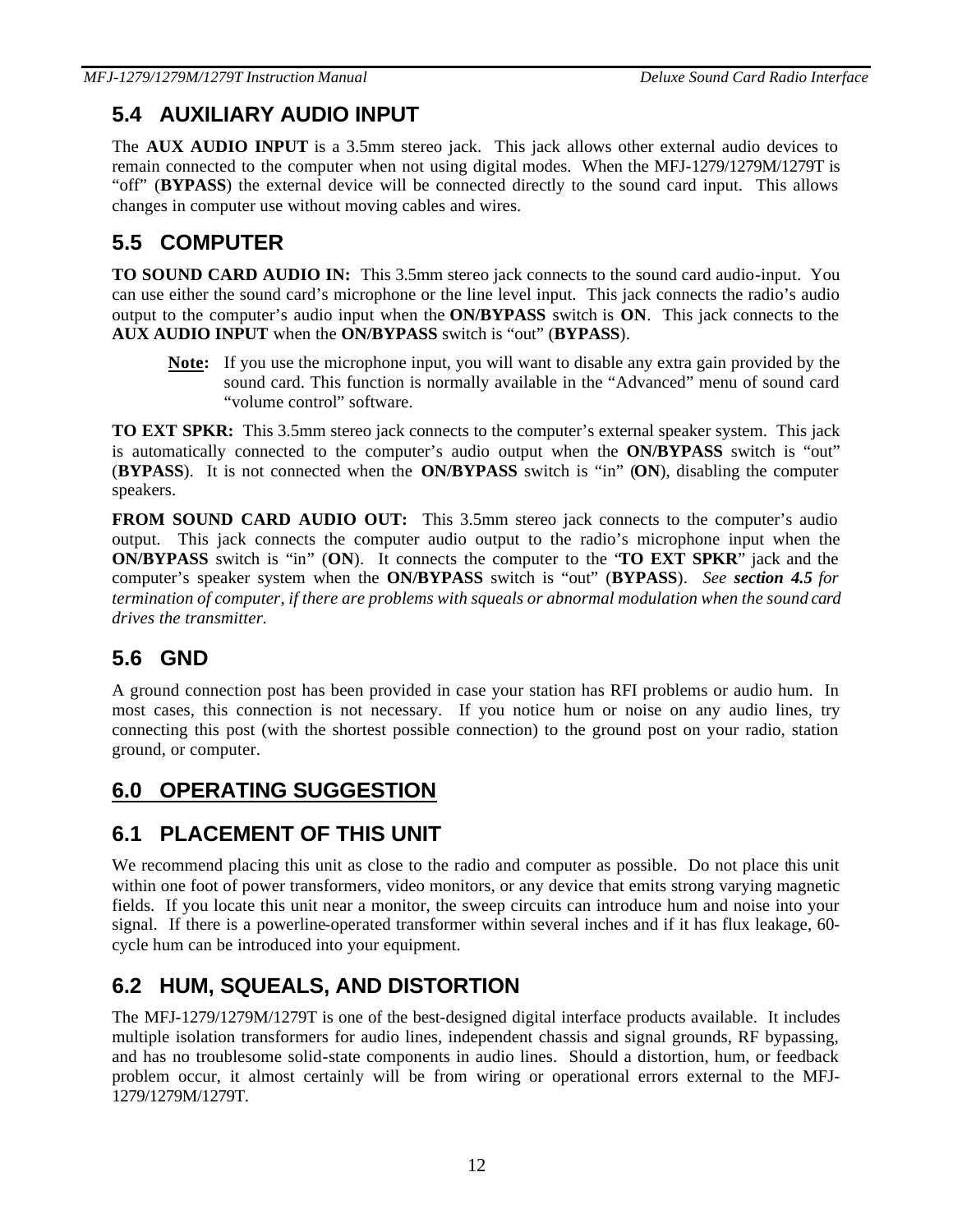When equipment is interconnected, ground loops can be created. A ground loop occurs when a modest amount of AC or DC power flows between equipment grounds through cables that normally carry lowlevel signals, such as audio or microphone wiring. Unwanted hum, distortion, squeals, and/or erratic operation may result. Power supply ground loops are often misdiagnosed as "RF feedback".

To cure distortion, hum, or erratic operation it is often necessary to find the cause. To eliminate RF feedback as a cause, replace the antenna with a dummy load. Ground the shield of the dummy load to the

normal antenna lead shield, so you do not disturb any possible ground paths. If the problem persists, it is probably caused by a ground loop. If the problem disappears, it is almost certainly RF related. Be sure your station ground is good, all the equipment is grounded together properly with a wide smooth conductor, and you have followed all station wiring suggestions found in *reliable* sources such as the ARRL Handbook.

If the problem occurs even while transmitting on a dummy load, the problem is almost certainly a ground loop or wiring error. Be sure microphone wiring and jumpers are installed correctly, as outlined in section 4 of this manual. Be sure microphone ground connections have continuity throughout the entire system, and that the microphone ground is *NOT* connected to any other ground or chassis connection outside of the radio.

Check the sound card volume control settings, and the gain settings of the radio. Be sure they are close to normal operating settings, and not set too high. Be sure you have turned the radio's monitor feature OFF when working digital, to prevent audio from looping back through the computer.

For extreme problems and for improved lightning protect to your equipment, we have provided a ground screw to allow grounding of our unit to the computer case, station ground, or radio ground. Some manufactures actually think that NOT providing a ground connection is doing you a service, and tout the lack of a ground as an advantage!

# **6.3 OPERATING ADJUSTMENTS**

One of the most common problems using digital modes is improper system level. Even at best, digital modes have limited dynamic range\* compared to modes that closely "fit" filter bandwidths in the transmitter and receiver. When the radio filter is wider than the mode being used, the system depends heavily on having absolutely no distortion at any place in the system. Adjustments and levels throughout the entire system affect bandwidth and quality of transmitted and received signals.

When transmitting, it is extremely important to use correct gain levels. If the input of a transceiver is overdriven, the signal will contain unwanted products. Problems might not show on spectrum or IMD displays and if they do, many people do not recognize them. Excessive level into the radio can aggravate harmonic distortion (this often does not register on IMD or displays), causing transmissions on multiple frequencies. For example a PSK transmitter using 1,000 Hertz offset will have some signal level at 2,000 Hertz and every other multiple of 1,000 Hertz. These harmonics might no make it back through a narrow filter, and while they cause others interference they will not show on a spectrum display! The same is true for poor carrier suppression. Since the carrier can be outside the passband of a receiver, it will not always show on displays of people you are working.

*\*Dynamic range is the ratio of strongest undesired signal tolerated to weakest signal that can be copied.*

Problems also occur when audio levels are too low. If audio level from the sound card or interface is too low, the ratio of signal to hum and/or noise will also be reduced. The proper setting is generally one that allows the microphone and receiver gain to be set at normal operating levels for SSB. Power is reduced or adjusted by fine-tuning levels with the controls inside the MFJ-1279/1279M/1279T. The best way to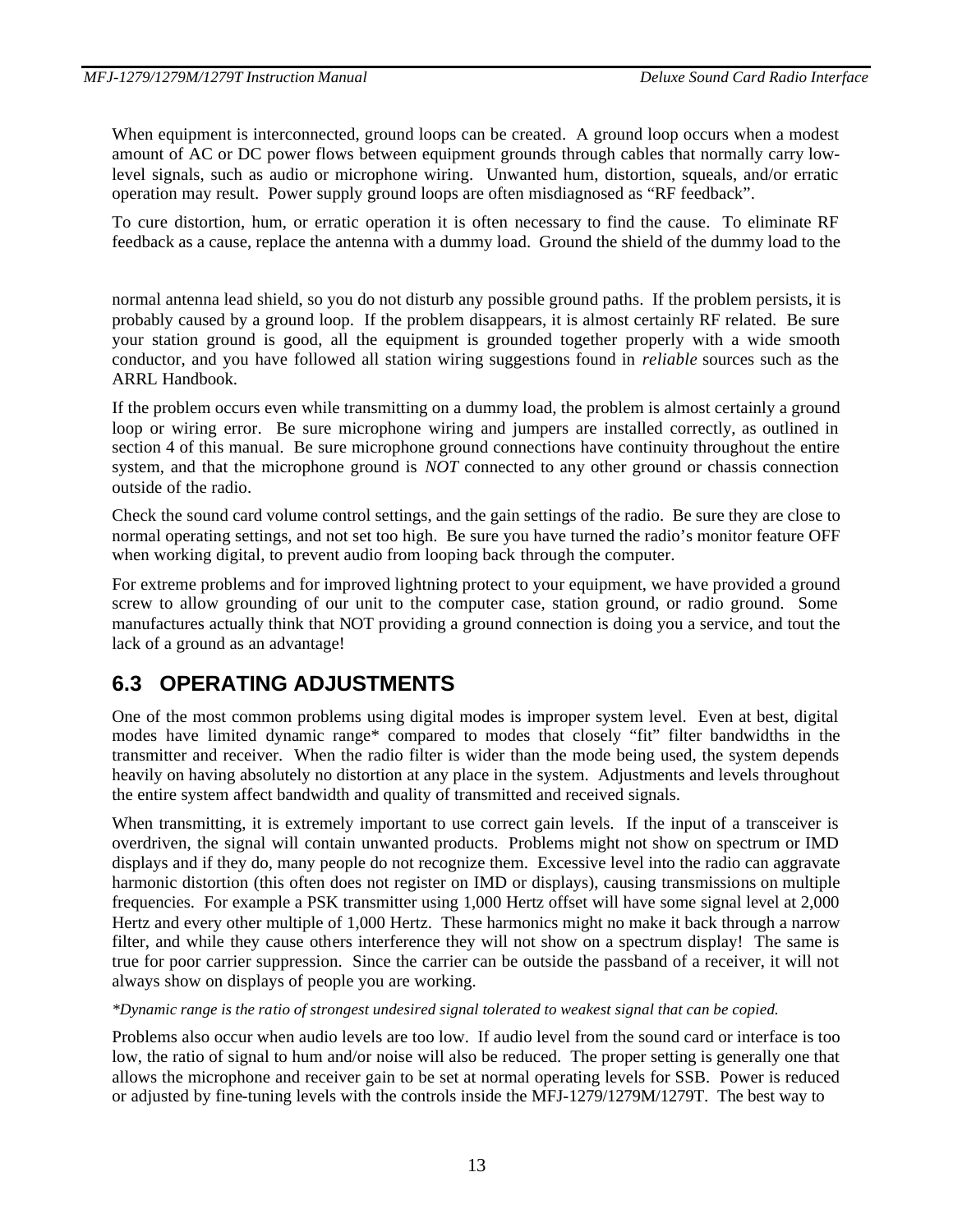check for proper transmission is to listen to your own signal on a separate receiver. Use a narrow filter, and take care to avoid overloading the receiver.

If you cannot listen through a separate receiver, the best general guideline is to use normal microphone gain settings and approximately half volume on the sound card "Volume" settings. Adjust the transmitter level control (R18) in the MFJ-1279/1279M/1279T for normal transmitter drive (just at the start of ALC action) and use the microphone gain on the transmitter (or sound card volume) for fine adjustment. Use a normal receiver volume setting, and adjust the sound card microphone level (make sure any extra gain options are off) to approximately half scale. Adjust the receiver level control (R31) in the MFJ-1279/1279M/1279T for normal display operation.

Regardless of what you do, it is always a good idea to have someone listen to your signal when the band is empty, signals are strong, or noise is very low. They should look carefully for spurious signals, noise, and hum.

When transmitting on modes like MFSK and PSK, always try to use a frequency setting of more than 1500 Hz and less than 2500 Hz. This will allow the transmitter's SSB filter to suppress unwanted harmonics from the audio system driving the transmitter.

If you use the line-level output of a radio, the receiver volume control generally has no effect on receiving levels. Be sure you always leave the MONITOR/OFF switch in the MONITOR connector, when there is no radio speaker plugged in, or when using a radio line output connection. As an alternative, you can plug the line output of the radio directly into the computer soundcard.

Remember it is sometimes necessary to select the narrowest filter possible in the receiver, rather than depending on the computer to filter out strong unwanted stations. If you depend only on the sound card, you will find that even very clean strong signals overload your system. The problem is often in YOUR receiver system, not in the offending transmitter. Many transceivers allow a selection of narrow filters while operating SSB, or include passband-tuning controls. If you have trouble with a strong station nearby causing interference, try using more selectivity or using the receiver's notch filter to reduce the signal level.

# **6.4 MONITORING RECEIVER (SSTV, VOICE KEYER)**

Certain modes, such as SSTV and Voice Keying, occasionally require listening to receiver audio. We have provided a front-panel **MONITOR** switch on the MFJ-1279/1279M/1279T front panel for this purpose.

During SSTV or Voice Keyer operations, the **MONITOR** switch should be set to monitor (in). This will allow you to hear receiver audio and see SSTV pictures at the same time.

The **MONITOR** switch will only operate if you have the external speaker connection of the radio connected to the MFJ-1279/1279M/1279T **RADIO From Audio Out** connector. You must also use an external speaker connected to the MFJ-1279/1279M/1279T **RADIO To Ext Spkr** connection or plug headphones into the front panel **Headphones** jack.

Remember, when the **MONITOR** switch is on, the radio's external speaker remains connected regardless of other front panel switch settings.

## **7.0 SOFTWARE**

The CD included with the MFJ-1279/1279M/1279T contains a collection of shareware programs that will operate PSK-31, RTTY, SSTV, Packet, AMTOR, CW, and other modes. These programs are shareware.

Because the programs are free shareware, they are not supported by MFJ Enterprises, Inc. Some programs in the CD are feature limited, some have limited time of use and some are trial versions. Please contact the author to obtain a full version.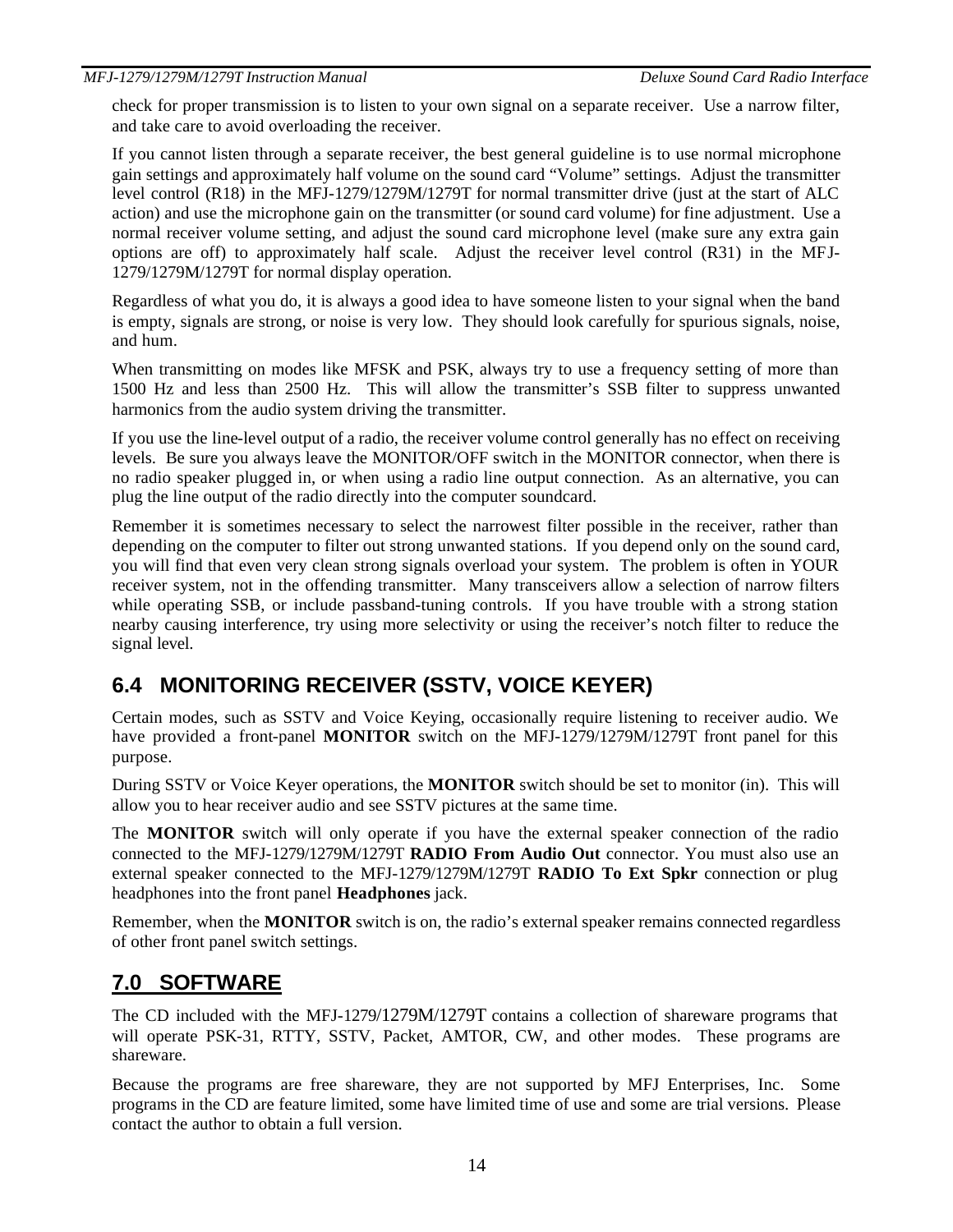MFJ Enterprises, Inc. offers two software packages specifically designed for sound cards. The following software packages are fully supported by MFJ:

**MFJ-1296 RadioCom4** This soundcard software operates PSK-31, RTTY, SSTV, Packet, AMTOR, and FAX/SatFAX. This software also features DSP filter and Radio Control programs. An RS-232 radio control interface is included.

**MFJ-1298 RadioCom 5** This software has all the features of the **RadioCom4,** plus a DSP Audio Filter Analyzer, Spectrum Analyzer, Dual Scope Display, Sound Recorder, Audio Equalizer, Time and

Frequency Management, Frequency Analyzer, 3D Scanner, Satellite Tracking, and Radio Control for over 80 receivers and transceivers. An RS-232 radio control interface is also included with this package.

Trail versions of these programs can be downloaded. For more information about the MFJ RadioCom programs, please call MFJ Enterprises, Inc. at 1-800-647-1800 or visit us online at www.MFJEnterprises.com or www.Bonito.net.

## **8.0 TROUBLESHOOTING GUIDE**

Sound Card Radio Interface Will Not Power Up: Check power connections and cables. Also, check the voltage and polarity of your power source--it must be capable of providing 12-15 Vdc at 100 mA.

**Station Microphone PTT Function Will Not Work**: Check internal microphone PTT jumpers. Read section 4 of this manual. Check to see if the jumpers match the type of transceiver you are using.

**Station Microphone has no audio:** Check internal microphone PTT jumpers. Read section 4 of this manual. Check to see if the jumpers match the type of transceiver and microphone you are using.

**Low or Excessive Transmit Level on digital**: Make sure that the *Transmit Level Control, R18*, has been set for the transmitter currently in use. Also, see if the R18 needs adjusting to bring the output level within the transceiver's limits. See section 6 for further details.

**Sound Card Radio Interface Will Not Activate PTT line on Playback:** Check *XMIT* switch position. Check JMP 3, 4, and 5.

**PTT Switch Fails to Halt Message Playback:** Check com-port configuration and make sure that you have the software for that function.

**Hum and Distortion:** See section 6 and check wiring of jumpers (section 4). Be sure that the correct connections have been made with the jumpers. To be sure that the signal levels are set correctly, see section 5.3 and 6.

**Poor print or copy on good signals, distorted digital recordings:** The levels from your receiver may be too high or too low. Check the potentiometer, R31, to insure that it is adjusted correctly (see section 5.2). Also, look to see if the card settings are configured correctly (see section 6). Lastly, check to see if all switches and controls are in the correct position.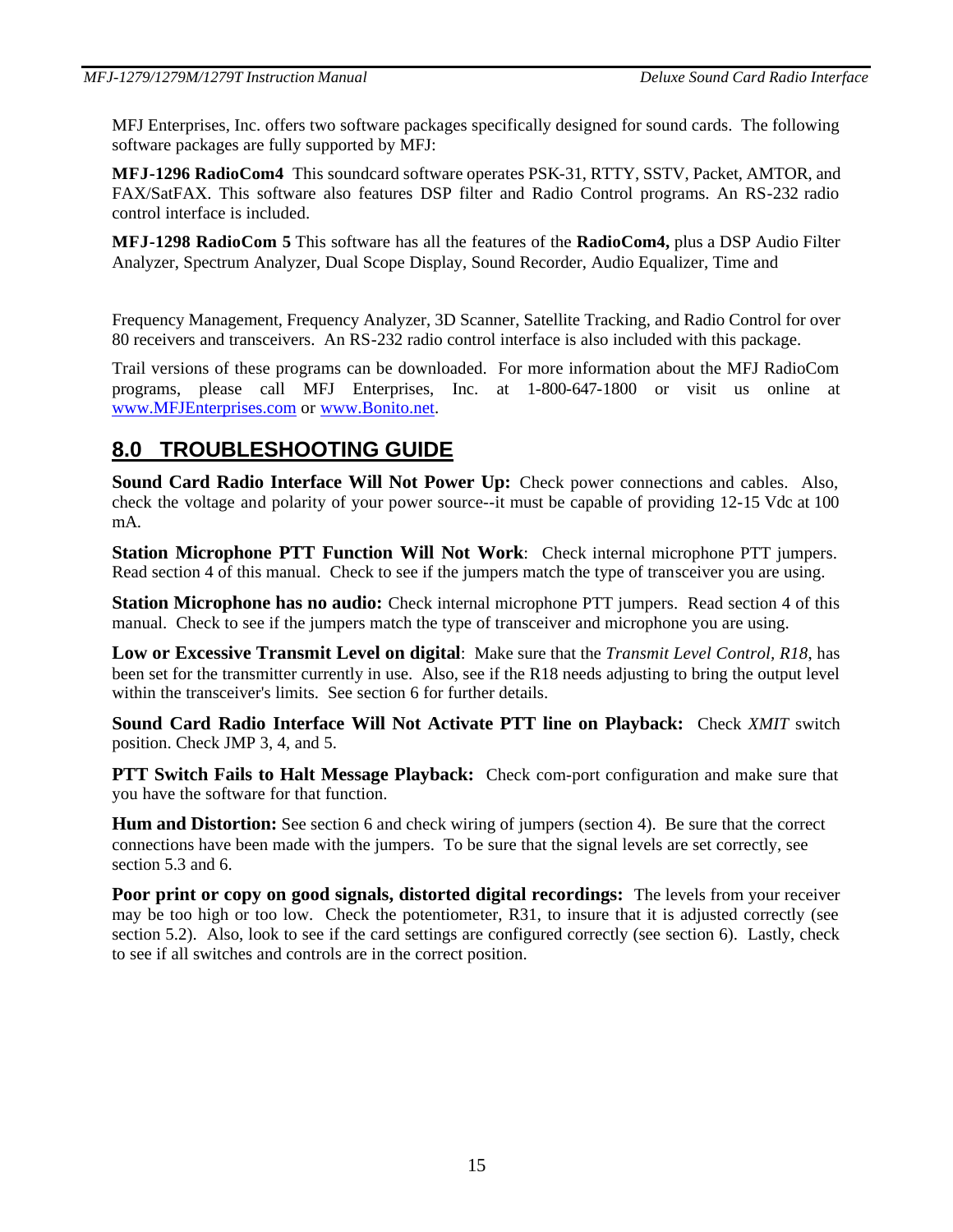# **9.0 TECHNICAL ASSISTANCE**

If you have any problem with this unit first check the appropriate section of this manual. If the manual does not reference your problem or your problem is not solved by reading the manual, you may call *MFJ Technical Service* at **662-323-0549** or the *MFJ Factory* at **662-323-5869**. You will be best helped if you have your unit, manual and all information on your station handy so you can answer any questions the technicians may ask. You can also send questions by mail to MFJ Enterprises, Inc., 300 Industrial Park Road, Starkville, MS 39759; by FAX to 662-323-6551; or by email to techinfo@mfjenterprises.com.

Send a complete description of your problem, an explanation of exactly how you are using your unit, and a complete description of your station.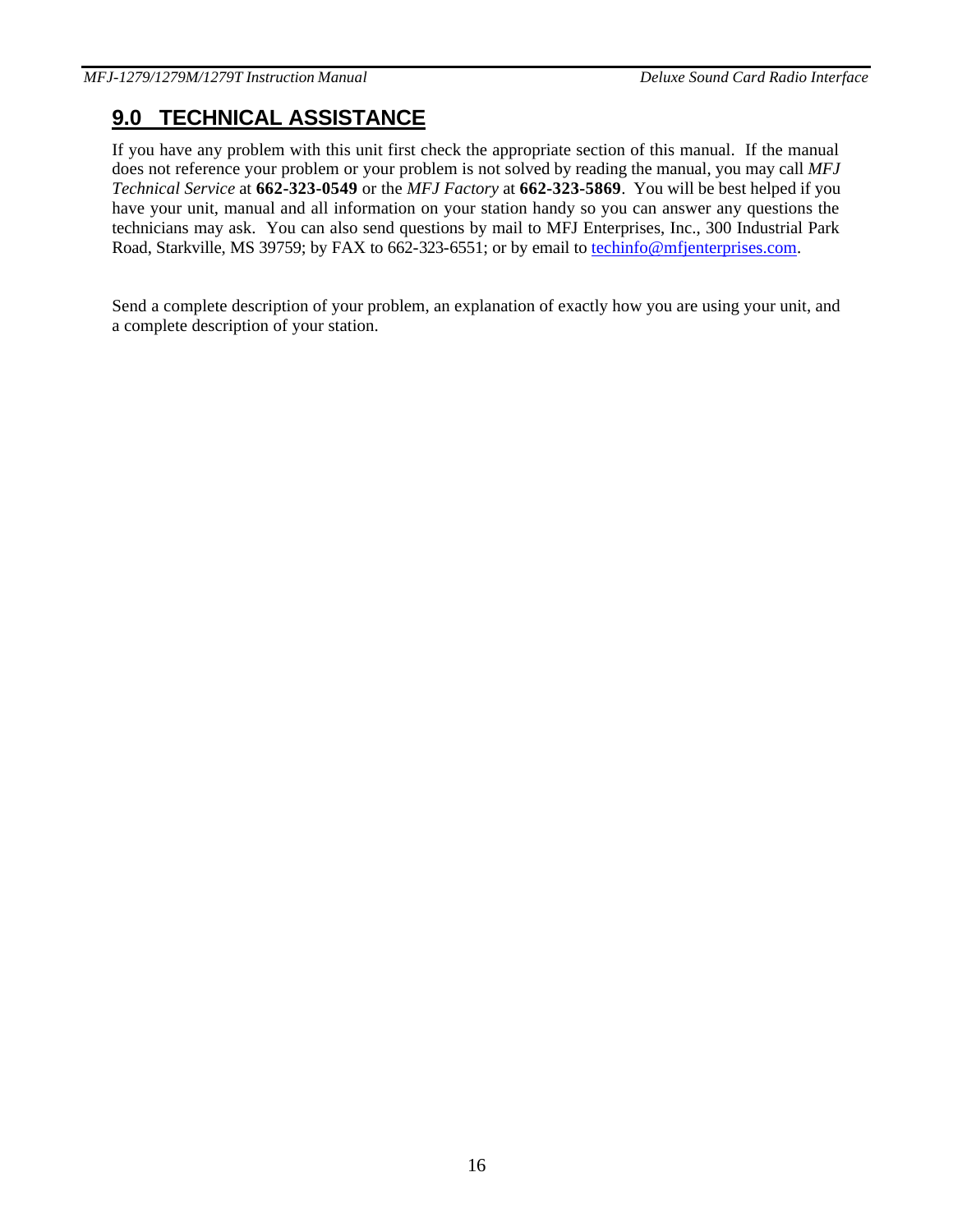# **10.0 SCHEMATIC**